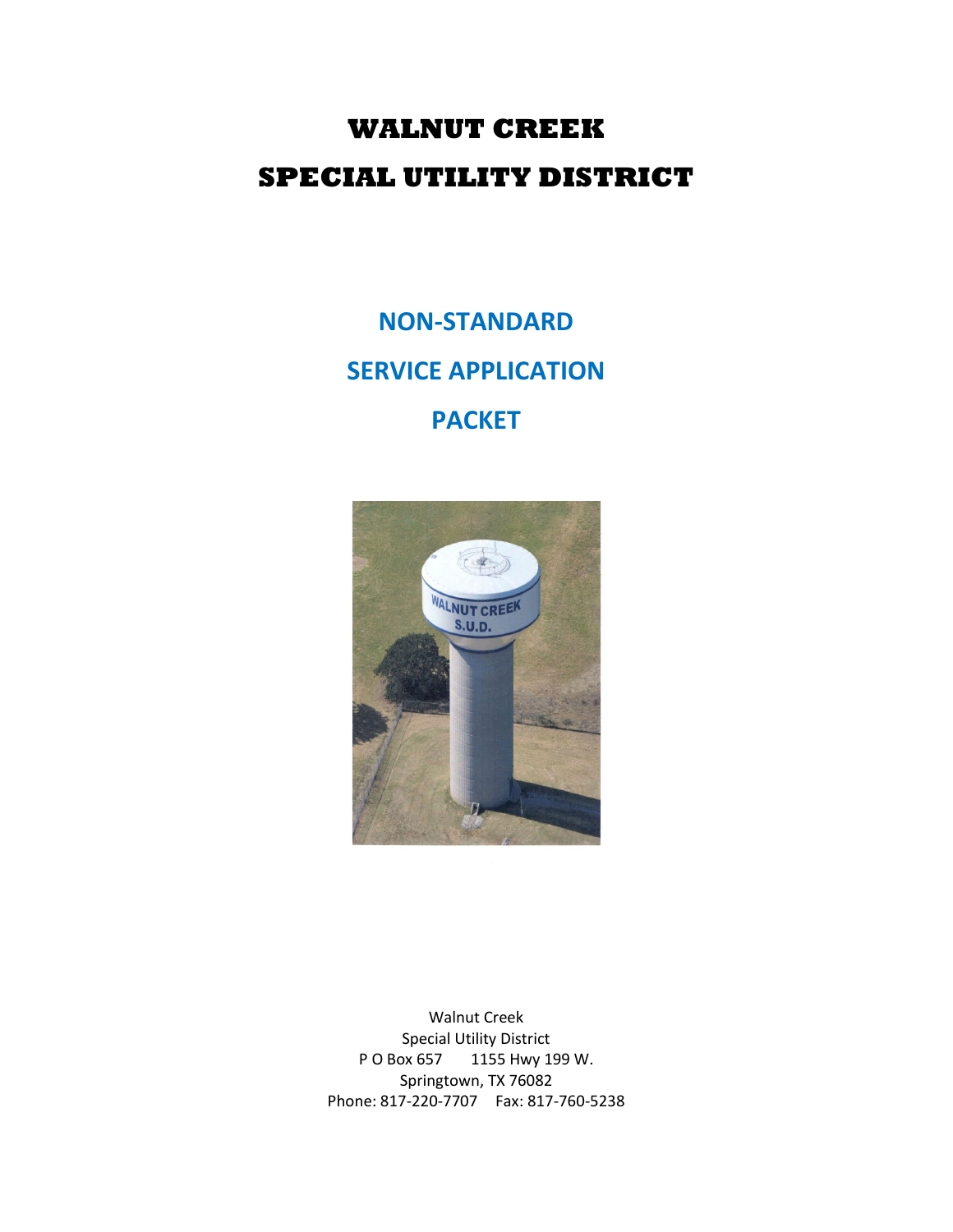### **Walnut Creek Special Utility District**



P.O. Box 657 1155 Hwy. 199 West Springtown, Texas 76082 (817) 220-7707 (817) 523-4463 Fax (817) 523-0359

A Message to Non-Standard Service Applicant:

Over the years, Parker and Wise counties have grown to serve expanding residential, commercial, and industrial interests. As any area grows, residential and small commercial interests quickly move into the surrounding rural areas seeking a small community atmosphere and better quality of life. This movement to rural areas has created a need for the services of rural utilities like Walnut Creek Special Utility District. Our District proudly serves thousands of rural water utility customers with excellent service and surpasses all regulatory requirements. Walnut Creek SUD welcomes all service applicants and looks forward to remaining a stable force in meeting future growth and development needs.

While Walnut Creek SUD supports growth and development of the rural community, it must also serve the interests of its customers. Walnut Creek SUD's mission is to provide the very best water utility service at the lowest possible cost to the consumer. Planned growth and development can serve to meet the needs of both the community and the goals of the utility. In an effort to meet these needs, the Walnut Creek SUD Board of Directors has initiated planning studies of its systems. Continual plans are being made to expand the service capacity of the water system to meet projected growth through the coming years.

Balancing its efforts to meet development needs and regulatory requirements, Walnut Creek SUD has also implemented new development policies to ensure fair and equitable development practices. The following package incorporates engineering, policy, and financial planning principles essential to the task of managing growth and development.

The Board's philosophy on serving the interests of growth and development is two-fold:

- 1. The district should pay for providing the "foundation" for system-wide growth through sound planning, design, and financial practices. This ensures that the system's infrastructure meets current and future incremental demands for service.
- 2. Site-specific growth and development should pay its own way in the expansion of the system's infrastructure to meet growth needs. This "growth pays for growth" policy is recognized and accepted by regulatory authorities and industry professionals as the fairest means by which utilities can meet planned development objectives. It truly represents a "cost-based" formula whereby costs are directly related to their origin.

This philosophy is promulgated through the District's policies and procedures.

As you contemplate your planned venture, we look forward to assisting you in meeting your development goals. Our staff and support-group of industry professionals are ready and able to provide you with the information necessary for the successful evaluation of your water service needs. Please review this packet of information and complete and return the application form along with a final plat so that we may begin the process of helping you make your project a success.

> The Board of Directors and Management Walnut Creek Special Utility District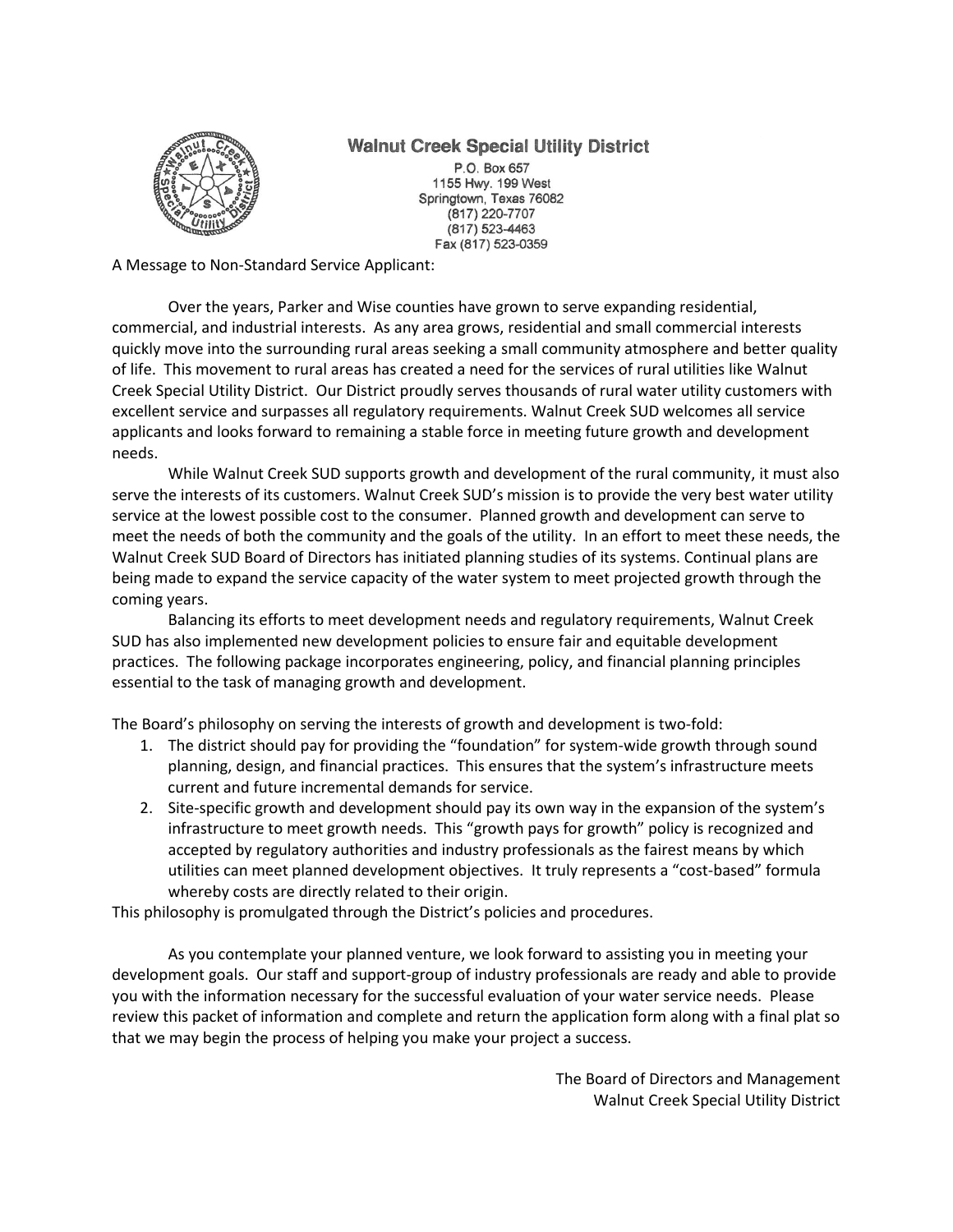#### **Preliminary Instructions**

Non-Standard Service is a term which simply means that your request for service is not a standard request. Your service offers the potential for significant additional demands on the Walnut Creek Special Utility District's water facilities. All water utilities struggle with meeting regulations for maintaining adequate service capacity. As your proposed project is evaluated, the District concerns itself with its ability to provide the necessary capacity to meet your needs while continuing to provide adequate service to its existing customers. For this reason, the potential impacts on system capacity must be carefully evaluated to maintain adequate capacity and constructed to meet local, state, and federal regulations.

The following information is designed to assist you in understanding the policies and procedures associated with meeting the terms and conditions for non-standard service with the District. As well, the application process is designed to assist the District in evaluating your needs. Through careful evaluation, you can be assured that your interests will be adequately served while protecting the District's physical and financial integrity. Through this process, everyone wins.

This application process can be simple or complex, depending on the nature of your service needs. Therefore, it is important to remember that the District is available to assist you in understanding this information. We encourage you to schedule a session with the staff to work through the details of this process. Helping you through this process will save time and money. Please take advantage of this opportunity.

The Non-Standard Service Application Form is provided as the last pages of this packet. You may copy, complete and return it to the District. The staff can assist you in proper completion of the form, if necessary. The District will date stamp the Application Form upon receipt and return a copy to you for your records. You will also need to provide a copy of an "approved" plat or map of your location, development, or facility to be served along with the application form. The District staff will also advise you of the specific requirements regarding your plat. Following this page is a table indicating the sequence of events that the District will follow to complete the application process. Once you have completed the Application Form and submitted an acceptable plat, the staff will walk you through the rest of the process. Depending on the complexity of your service request, this process may be modified to specifically serve the demands of your project. Be assured that the District will apply the most streamlined process possible while maintaining consistency in policy application.

One final note: Providing water service to the public costs money. In many cases, water facilities are the single costliest component of a project such as yours. While such projects as yours can prove to be beneficial to the District, the District is not in a position to venture into speculative projects by extending its services for non-standard service applicants. If you are willing to pay your fair share of costs to provide service to your project, the District will do everything in its power to make water services cost-effective. To this end, we offer our best wishes and support.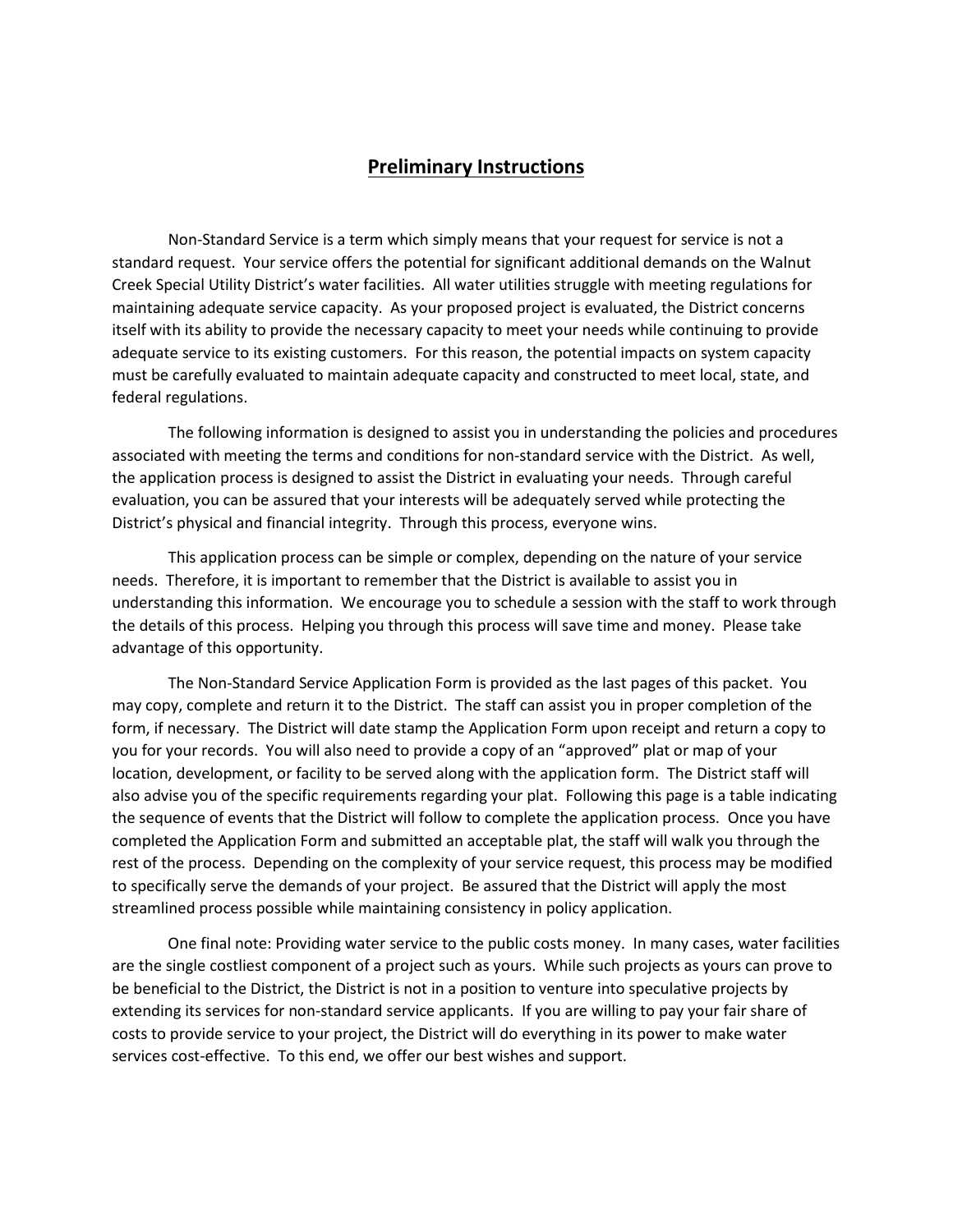#### **Notice of Requirement to Comply with The Service Extension Policy Of Walnut Creek Special Utility District**

Pursuant to Chapter 13.2502 of the Texas Water Code, Walnut Creek Special Utility District (Walnut Creek SUD) hereby gives you notice that any person who subdivides land by dividing any lot, tract, or parcel of land, within its service area, described as Certificate of Convenience and Necessity No. 10285, located in and around Parker and Wise Counties, Texas, into two or more lots or sites for purpose of sale or development, whether immediate or future, including re-subdivision of land for which a plat has been filed and recorded, or request more than two water connections, or meter equivalents thereof, on a single contiguous tract of land, must comply with the Walnut Creek SUD Non-Standard Service Extension Policy (the "Subdivision Policy") contained in Section F of the Walnut Creek SUD's District Policy.

**Walnut Creek Special Utility District is not required to extend retail water utility service to a service applicant in a subdivision where the developer of the subdivision has failed to comply with the provisions of the Non-Standard Service Extension Policy (also known as the Walnut Creek SUD Service Policy Section F, Service Extension Policy or Subdivision policy).**

Among other requirements, the Non-Standard Service Extension Policy requires: Formal application for service, and Submittal of information necessary for complete evaluation of service needs;

Other applicable elements of the Extension Policy, depending on the specific circumstances of the Non-Standard or subdivision service, may include:

- Evaluation by the Walnut Creek SUD of the impact the proposed service extension or subdivision will make on the Walnut Creek SUD's water supply system and payment of costs for this evaluation;
- Payment of reasonable cost or fees by the developer for providing water supply capacity;
- Payment of fees for reserving water supply capacity;
- Forfeiture of reserved water supply capacity for failure to pay applicable fee;
- Payment of cost of any improvements to Walnut Creek SUD's system that are necessary to provide the water; and
- Design and construction of required on-site and off-site facilities by Walnut Creek SUD and the dedication of required property, facilities, and right-of-way for the subdivision by the developer upon approval and acceptance by the District following inspection.

Walnut Creek Special Utility District's service policy and map showing the Walnut Creek SUD's service area may be reviewed and obtained at the District's office, at 1155 W Hwy 199, Springtown, TX.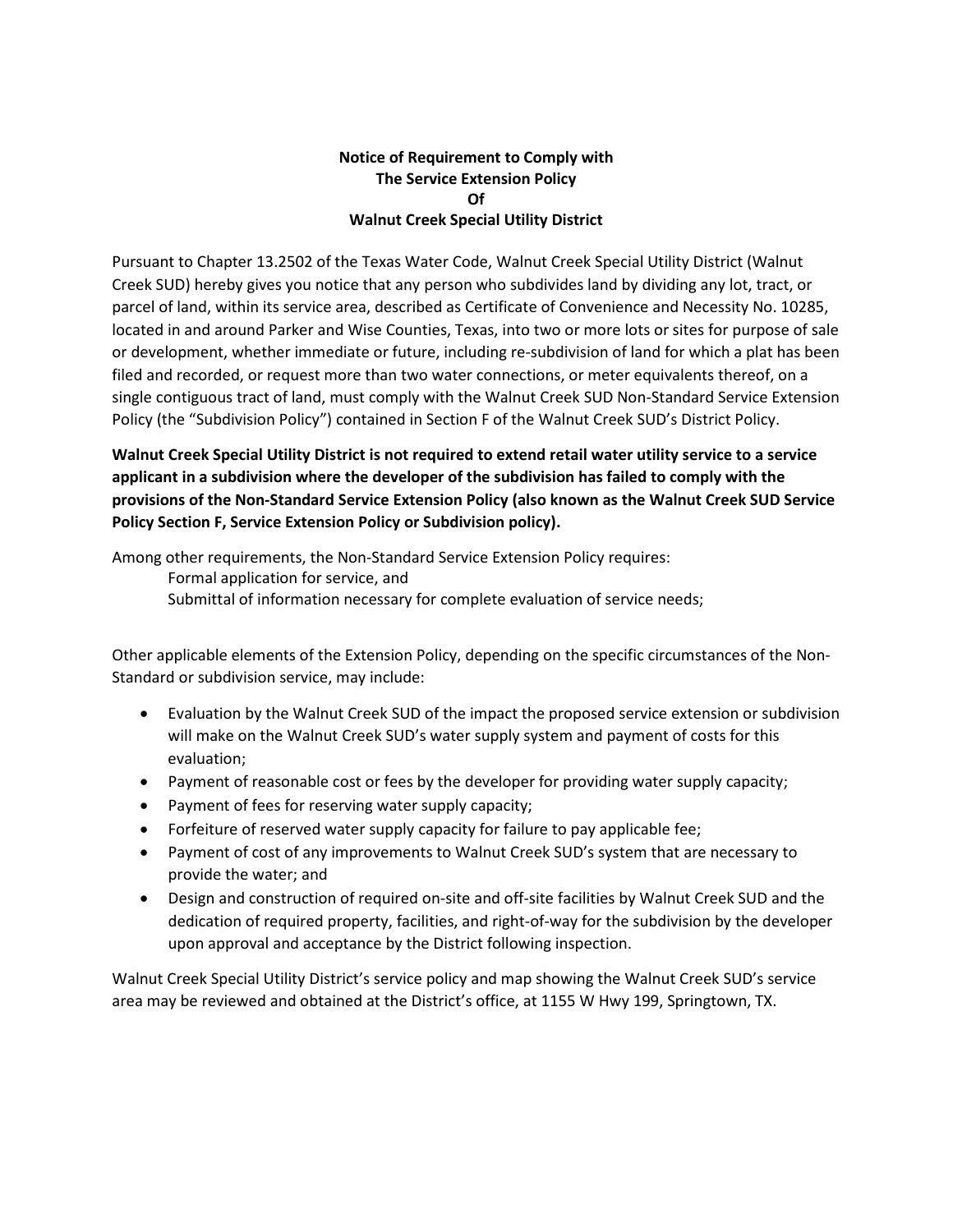# Walnut Creek Special Utility District

*NON-STANDARD SERVICE EXTENSION POLICIES –SUB-SECTION F-*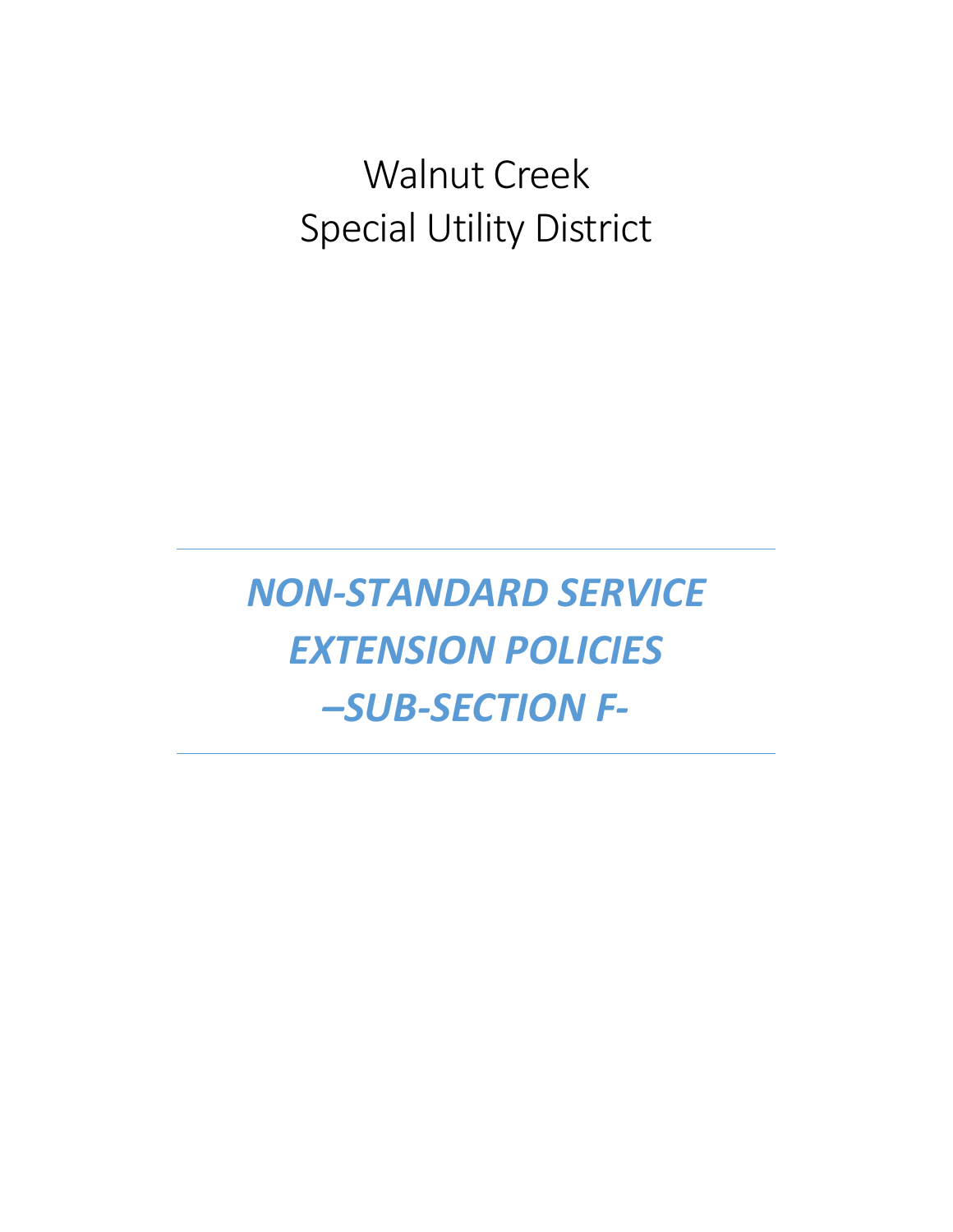## **SECTION F. NON-STANDARD SERVICE EXTENSION POLICY**

- 1. **Public Convenience and Necessity.** Walnut Creek Special Utility District (the District) is certificated under Chapter 13, Subchapter G., of the Texas Water Code to provide water service to communities in and/or around Parker and Wise Counties, Texas. The District's Certificate of Convenience and Necessity, Service Policy Section D, requires the District to provide continuous and adequate service within these certificated service areas.
- 2. **Limits of Obligation.** The District shall provide continuous and adequate service within its service areas according to the terms of its Service Policy, the rules and regulations of local, state, and federal jurisdictions, and the covenants of bond obligation, promissory notes, and/or other secured instruments. Specifically, Chapter 13.2502 provides for constructive notice, hereby given, and otherwise provided by the publication of the required, *Notice of Requirement to Comply with the Subdivision Extension Policy of Walnut Creek Special Utility District,* as evidenced by this document. The District is not required to extend retail water utility service to a service applicant in a subdivision where the responsible party (Applicant/Developer) of the applicable property (subdivision) has failed to comply with the terms of the policy.
- 3. **Purpose.** The purpose of this Non-Standard Service Extension Policy (also sometimes referred to as the Subdivision Service Extension Policy) is to govern agreements and service procedures for any person(s), partnership, cooperative, corporation, agency, public or private organization of any character or any other legal entity who subdivides land by dividing any lot, tract, or parcel of land, within the service area of the District, into two or more lots or sites, for the purpose of sale or development, whether immediate or future, including re-subdivision of land for which a plat has been filed and recorded, or requests two or more water service connections, or the metering equivalents thereof, on a single contiguous tract of land. Additionally, this policy shall govern any development where additional piping, service facilities, etc. are required to accommodate individual, multiple, commercial, or industrial applicants. For the purposes of this Service Policy, applicants subject to this section shall be defined as Non-Standard.
- 4. **Application of Rules.** The Board of Directors of the District shall interpret on an individual basis whether or not the applicant complies with the terms of this policy and whether the applicant's service request shall be subject to all or part of the conditions of this section.
- 5. **Non-Standard Service Application.** The applicant shall meet the following requirements prior to the initiation of a service contract by the District:
	- **a)** The applicant shall submit a properly completed Non-Standard Service Application to the District.
	- **b)** A final plat approved by the appropriate governmental entities, and acceptable to the District, must accompany the application showing the applicant's requested service area. The plat must be approved by all regulatory authorities and local governments having jurisdiction over lot sizes, sewage control, drainage, right-of-way, and other service facilities. Plans, specifications, and special requirements of such regulatory authorities shall be submitted with the plat. If no local governmental authorities have requirements other than those of the District, the applicant shall supply a plat drawn by a registered public surveyor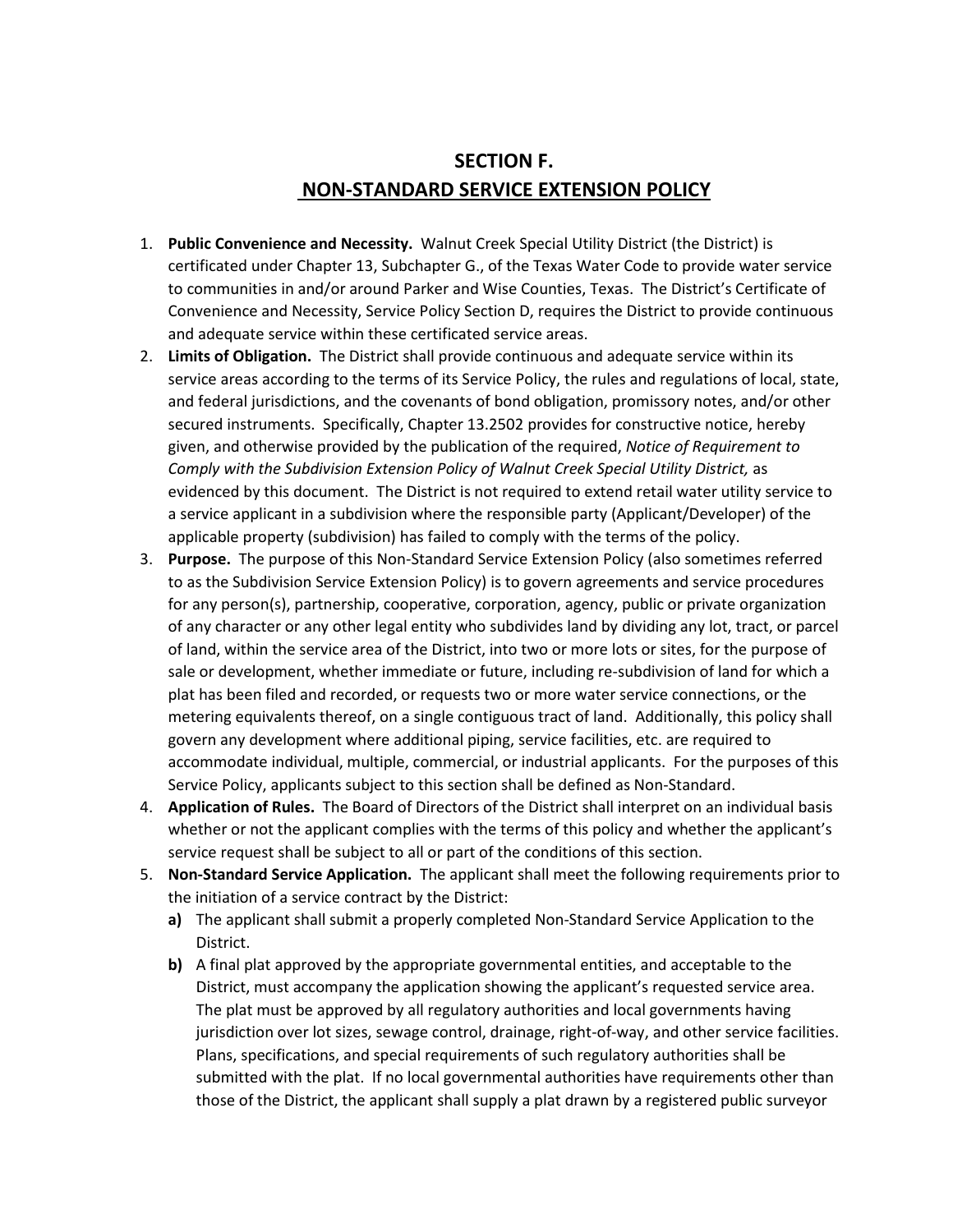or professional engineer. The plat shall include all previous subdivisions of the property and existing tract owners of record. The plat must distinguish the tracts for which service is currently being requested, and as much as practicable, show future subdivision of larger tracts. Such plats must be filed as a part of the property deed with the appropriate county clerk's office. Applicants for single taps involving extension or up-sizing of facilities shall be required to submit maps or plans detailing the location of the requested extension and details of demand requirements. Other plat requirements are listed in the Non-Standard Service Application form.

- **c)** The applicant shall submit the properly completed application and plat. The District shall then provide an estimate of the Non-Standard Service investigation fee. This fee shall represent the estimated cost of initial project management, administrative, legal, and preliminary engineering fees. The actual costs of these services shall be assessed on a project by project basis. Following preliminary project review, any unused portion of the fee shall be refundable to the applicant and any additional expenses incurred as a result of efforts by the District to determine service requirements of the applicant shall be paid by the applicant.
- **d)** Immediately following the applicant's satisfactory completion of application requirements, the District may engage the services of a Project Manager to initiate, facilitate, and complete the project under the terms of this policy. The project management costs shall be included in the total project costs to be paid by the applicant.
- **e)** If after the service analysis has been completed, the District determines that the applicant's service request is for property outside the District's Certificated Service Area of Public Convenience and Necessity, service may be extended provided that:
	- 1) The service location is contiguous to or within one-fourth (1/4) mile of the District's Certificated Service Area of Public Convenience and Necessity; or
	- 2) The service location is not in an area receiving similar service from another utility;
	- 3) The service location in not within the Area of Public Convenience and Necessity of another similar utility; and
	- 4) The applicant pays the cost of the amendment to the District's Certificated Area to include the area to be served.
- 6. **Design.** The District shall study the design requirements of the applicant's required facilities prior to initiation of a service contract by adopting the following schedule:
	- **a)** The District's consulting engineer shall review the service demand requirements for the applicant's planned facilities and prepare a preliminary engineering report for the District. The preliminary engineering report shall address on-site and off-site facilities required to meet service requirements of the applicant, and capacity impacts on existing facilities. The applicant may hire the services of a Texas Registered Professional Engineer for all design of on-site and off-site facilities and review and approve all plans and specifications for otherdesigned on-site facilities. Design standards shall comply with the District's design specifications.
	- **b)** Engineering fees for completion of the project shall follow the District's Consulting Engineer's fee schedule. Fee scheduling shall be based on the consultant's hourly rates, the work demands of the specific project, and, in general, the published fee curves of *The Consulting Engineers Council of Texas.* These fees shall be in addition to the preliminary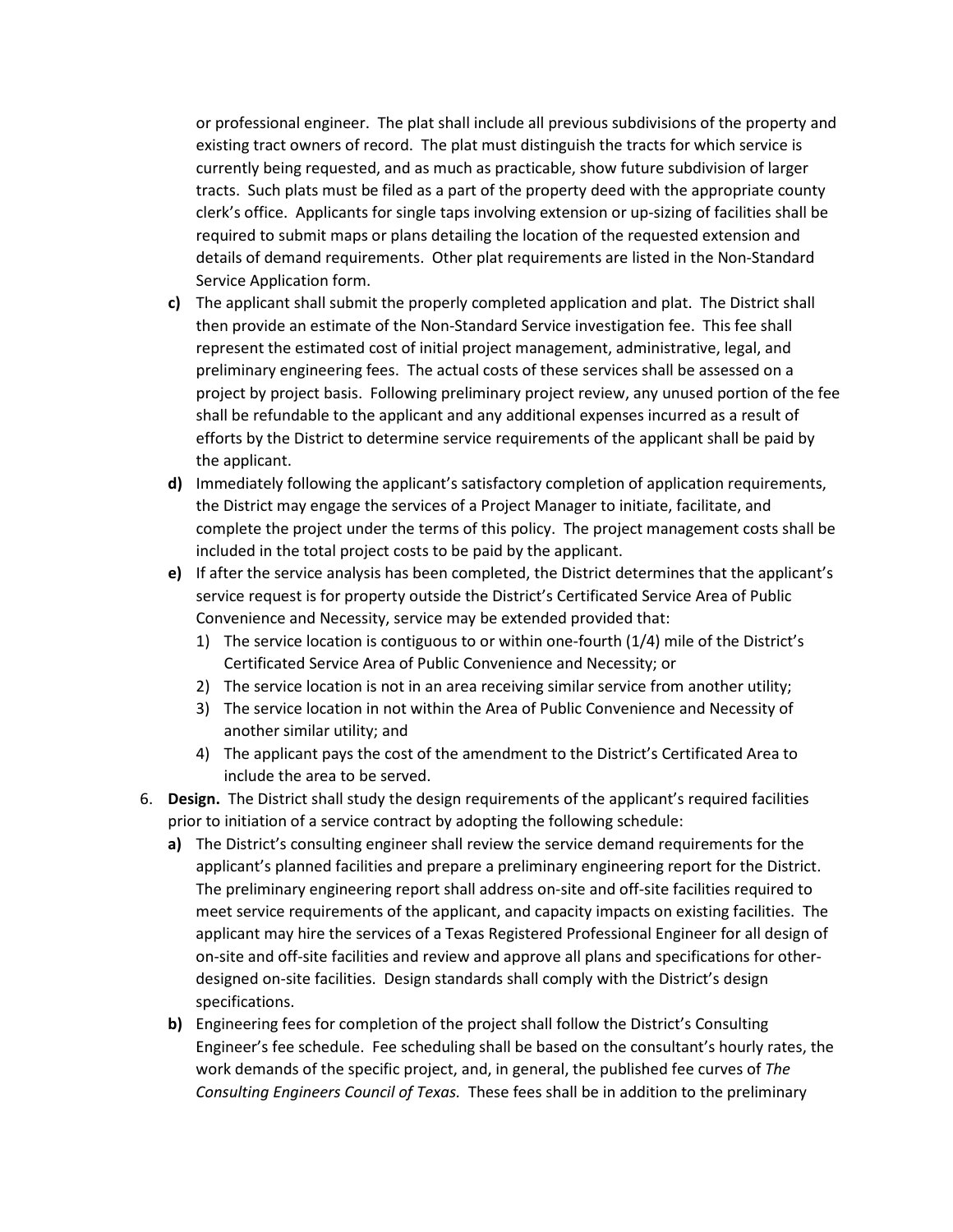engineering report completed as a part of the Non-Standard Service Investigation Fee and any fees for engineering services hired outside the District engineer's work.

- **c)** Upon review and approval of the preliminary cost estimates by the applicant, the Consulting Engineer shall compile and submit to the District a set of detailed plans, specifications, and prepare bid documents for the project as directed by the project manager and/or the District.
- **d)** If no local authority imposes other design criteria on the applicant's service request, the District's Engineer shall design facilities to meet the service demands subject to the following terms and conditions.
	- 1) If the plat submitted is approved by the applicable county commissioner's court, and/or by a municipal government having authority for plat approval, then service will be designed according to the number of lots or service units as indicated by the approved plat.
	- 2) If the plat submitted is not approved by the applicable authorities, the District shall impose specific design criteria for service on the potential number of services, platted or not platted as lots or service units, for which service may be ultimately requested in the unapproved plat of the requested service area. The maximum number of lots or service units may be determined by the total acreage divided by the minimum lot size allowed by the county for installation of on-site sewage facilities. The District may allow for a percentage of total potential build-out.
- 7. **Cost of Service.** Unit cost of service to Non-Standard Service applicants is often inconsistent with the per-unit costs assessed Standard Service applicants. The cost-of-service calculations for Standard Service is based on a uniform system capacity analysis and other factors unique to individual service requirements, including amortized participation of meeting capacity costs through monthly rates. Non-Standard service costs are based more on site-specific capacity analysis due to the development's significant impact on capacity in its pressure plane and based on other factors unique to non-standard service requirements for their development. Costs to the Non-Standard Service applicant shall be directly related to the fair and reasonable costs of providing service to meet the known and measurable demand of the proposed project for approved, platted developments in its respective pressure plane. Reasonable projections shall also be made by the District to anticipate additional service demands in unapproved, un-platted developments that may result in further subdivision of tracts within the boundaries of the developed property. Costs of upgrading facilities to meet these costs shall be paid by the applicant.

The District also reserves the right to upgrade design of off-site service facilities in a route to, or in the vicinity of the proposed project, to meet future demands, provided however, that the District pays the expense of such upgrading above the applicant's current or future facility requirements. The District's participation in construction due to an upgrade shall be based on the construction cost difference, not the capacity cost difference, unless however, the District's distribution service capacity demand is at or near 85% of total available capacity at the time the construction is contemplated. Therefore, the District shall only pay the incremental increase in upgrade of material costs unless there are substantial additional costs related to construction of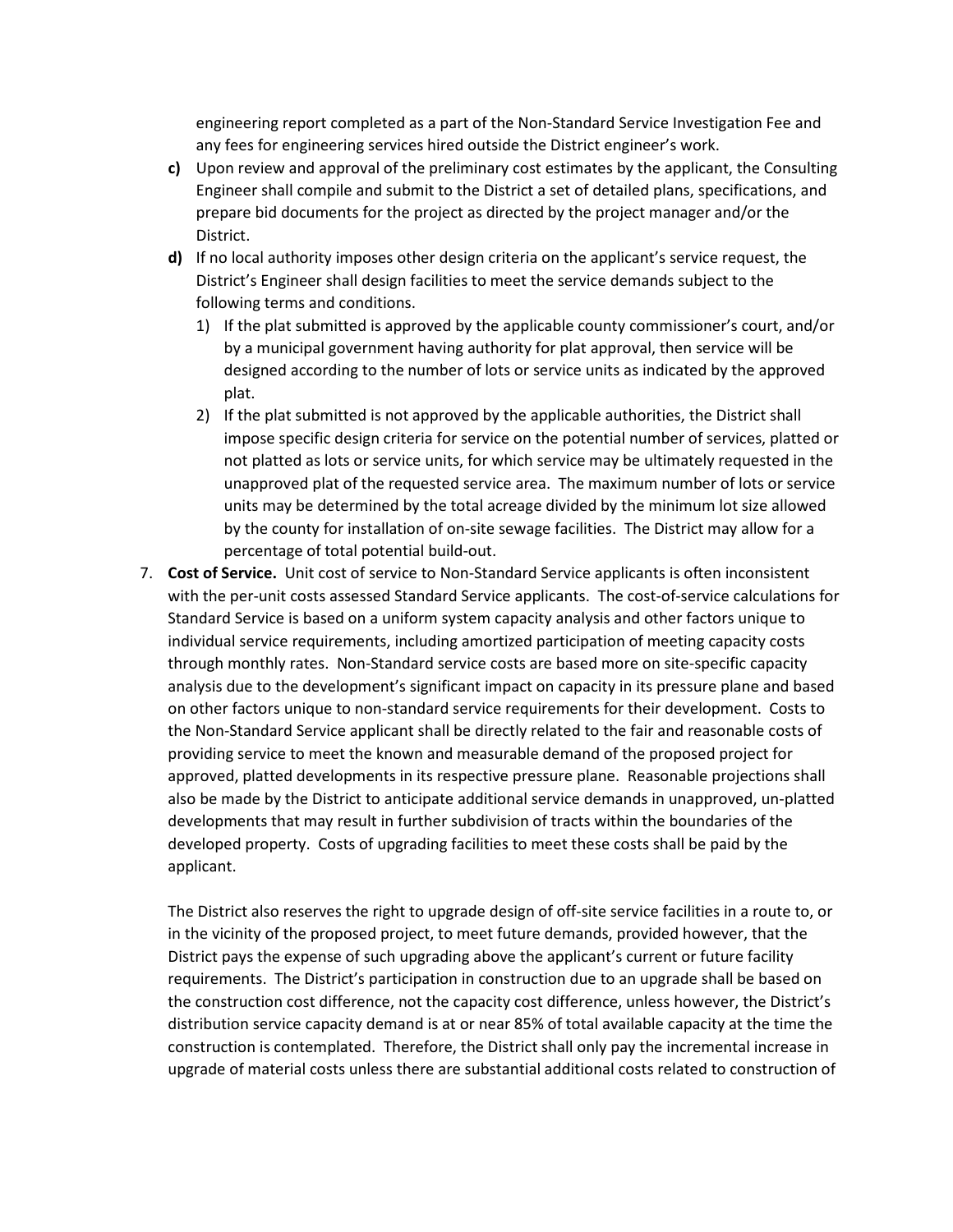facilities due to the District's need to expand its capacity in the area under the 85% rule. Under such conditions, the District shall allocate costs according to the capacity cost difference.

- 8. **Non-Standard Service Contract.** All applicants requesting or requiring Non-Standard Service shall enter into a written contract prepared by the District. Said contract shall define the terms of service prior to construction of required service facilities. Guidelines for the service contract may include, but are not limited to:
	- **a)** Definition of all costs associated with required management, administration, design, construction, and inspection of facilities for water service to the applicant's service area and terms by which these costs are to be paid.
	- **b)** Definition of procedures by which the applicant shall accept or deny a contractor's bid, thereby committing to continue or discontinue the project.
	- **c)** Definition of fees required by the District in addition to the construction and other costs required under this section.
	- **d)** Definition of monthly standby fees as applicable to the service request.
	- **e)** Definition of terms by which reserved service shall be provided to the applicant and duration of reserved service with respect to the impact the applicant's service request will have upon the District's system capability to meet other service requests.
	- **f)** Definition of terms by which the applicant shall be reimbursed or compensated for fees duplicated in assessments for monthly rates and other fees.
	- **g)** Definition of terms by which the District shall administer the applicant's project by:
		- 1) Review of the design of the applicant's on-site service facilities;
		- 2) Design of off-site service facilities to provide service to the applicant's facilities;
		- 3) Securing and qualifying bids for off-site facilities, if applicable;
		- 4) Selection of a qualified bidder for construction of off-site facilities;
		- 5) Approval of qualified bidders or candidates for construction of on-site facilities;
		- 6) Execution of the Service Contract;
		- 7) Construction inspection of on and off-site facilities; and
		- 8) Testing of facilities and closing the project.
	- **h)** Definition of terms by which the applicant shall indemnify the District from a third-party claims or lawsuits in connection with the project contemplated.
	- **i)** Definition of terms by which the applicant shall deed all constructed facilities to the District and by which the District shall assume operation and maintenance responsibility, including any enforcement of warranties in connection with construction of the applicant's project.
	- **j)** Definition of terms by which the applicant shall grant title or easement for right-of-ways, constructed facilities, and facility sites and/or terms by which the applicant shall provide for securing of required right-of-ways and sites.
	- **k)** Definition of terms by which the Board of Directors shall review and approve the Service Contract pursuant to current rules, regulations, and bylaws.
- 9. **Property and Right-of-Way Acquisition.** With regard to construction of facilities, the District shall require private right-of-way easements or private property as per the following conditions:
	- **a)** All District water lines shall be located within an easement that is contiguous at all points to a state highway or county approved and maintained road right of way.
	- **b)** If the District determines that right-of-way easements or facility sites outside the applicant's property are required, the District shall require the applicant to secure easements or title to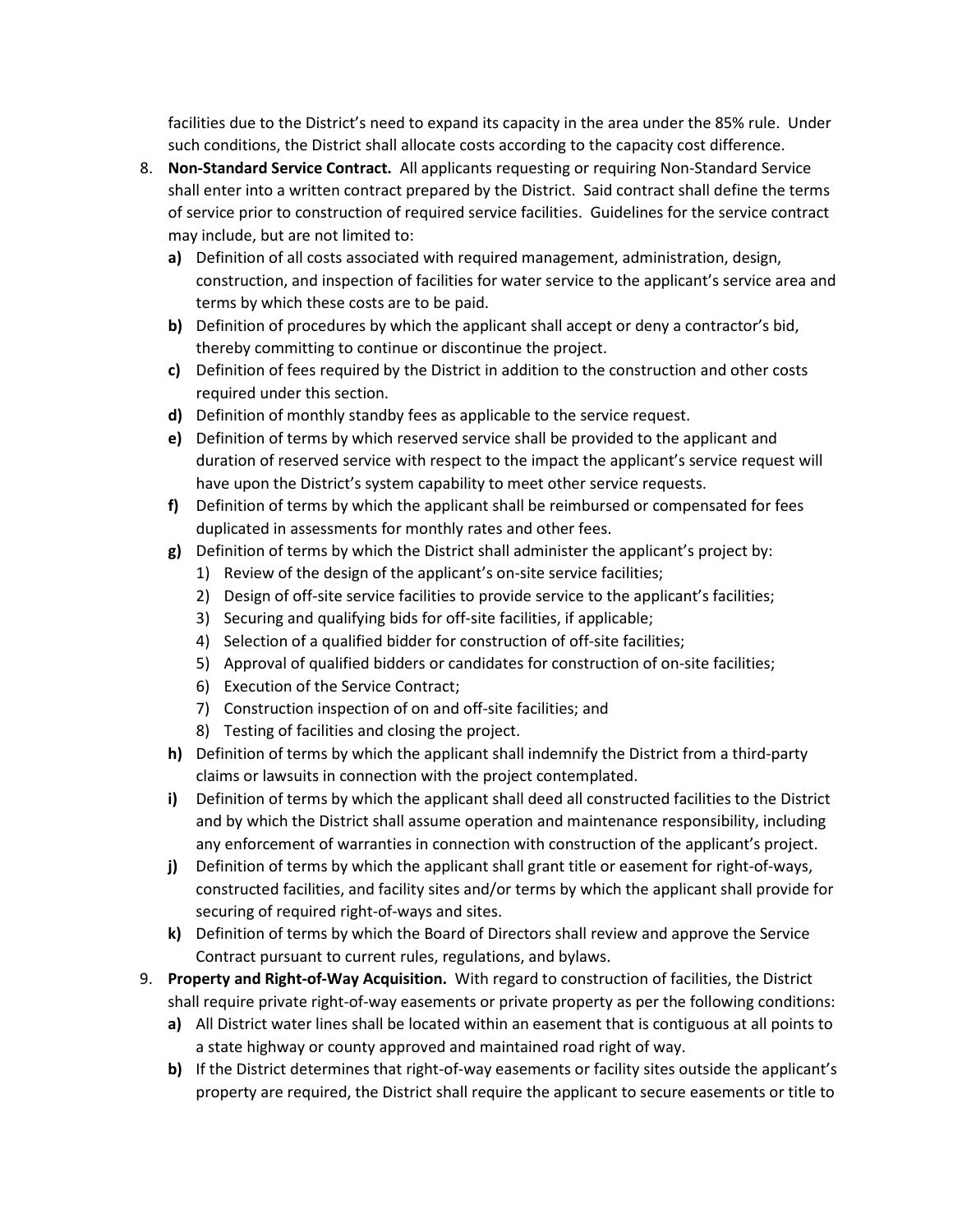facility sites in behalf of the District. All right-of-way easements and property titles shall be researched, validated, and filed by the District at the expense of the applicant.

- **c)** All facilities required to be installed in public right-of-ways in behalf of the applicant, due to inability to secure private right-of-way easements, shall be subject to cost equal to the original cost of facility installation for those facilities in public right-of-ways, plus the estimated cost of future relocation to the private right-of-ways or subject to the cost of installation under state condemnation procedures, whichever is most desired by the applicant.
- **d)** The District shall require an exclusive dedicated right-of-way on the applicant's property (as required by the size of the planned facilities and as determined by the District) and title to property required for other on-site facilities.
- **e)** Easements and facility sites shall be prepared for the construction of the District's pipeline and facility sites shall be prepared for the construction of the District's pipeline and facility installations in accordance with the District's requirements and at the expense of the applicant.
- 10. **Pre-Payment for Construction and Service.** Upon execution of the Service Contract, the applicant shall pay to the District all costs required under the terms of the contract.
- 11. **Construction.**
	- a) All road work and site drainage work pursuant to county and/or municipal standards (if applicable) shall be completed prior to facility construction to avoid future problems resulting from road right-of-way completion and excavation. Subject to approval of the requisite authority, road sleeves may be installed prior to road construction to avoid damage during construction of applicant's facilities.
	- b) The District shall, at the expense of the applicant, inspect the facilities to ensure that Districts standards are achieved.
	- c) Construction plans and specifications shall be strictly adhered to, but the District reserves the right to change order any specifications, due to unforeseen circumstances during the design phase, to better facilitate operation of the applicant's facility. All change order amounts shall be charged to the applicant.
- 12. **Service within Subdivisions.** The District's objective to provide service to any customer located within a subdivision governed by this section is strictly limited to the non-standard service specified by the Applicant. The District is not required to extend retail utility service to an Applicant in a subdivision where the responsible party (Applicant/Developer) of the applicable property (subdivision) has failed to comply with the terms of this Service Policy. The Applicant is responsible for paying for all costs necessary for non-standard service to a subdivision as determined by the District under the provisions of this Service Policy and specifically the provisions of this Section; if the Applicant fails to pay these costs, the District has the right to require payment of these costs by any one or more of the persons purchasing lots within such subdivision before the District is obligated to provide water service. In addition, the District may elect to pursue any remedies provided by the Non-Standard Service Contract. Applicant is advised that purchasers of lots also may have legal recourse to the Applicant under Texas law, including but not limited to Section 13.257, Texas Water Code, and the Texas Deceptive Trade Practices-Consumer Protection Act, Ch. 17, Subchapter E, Business and Commerce Code.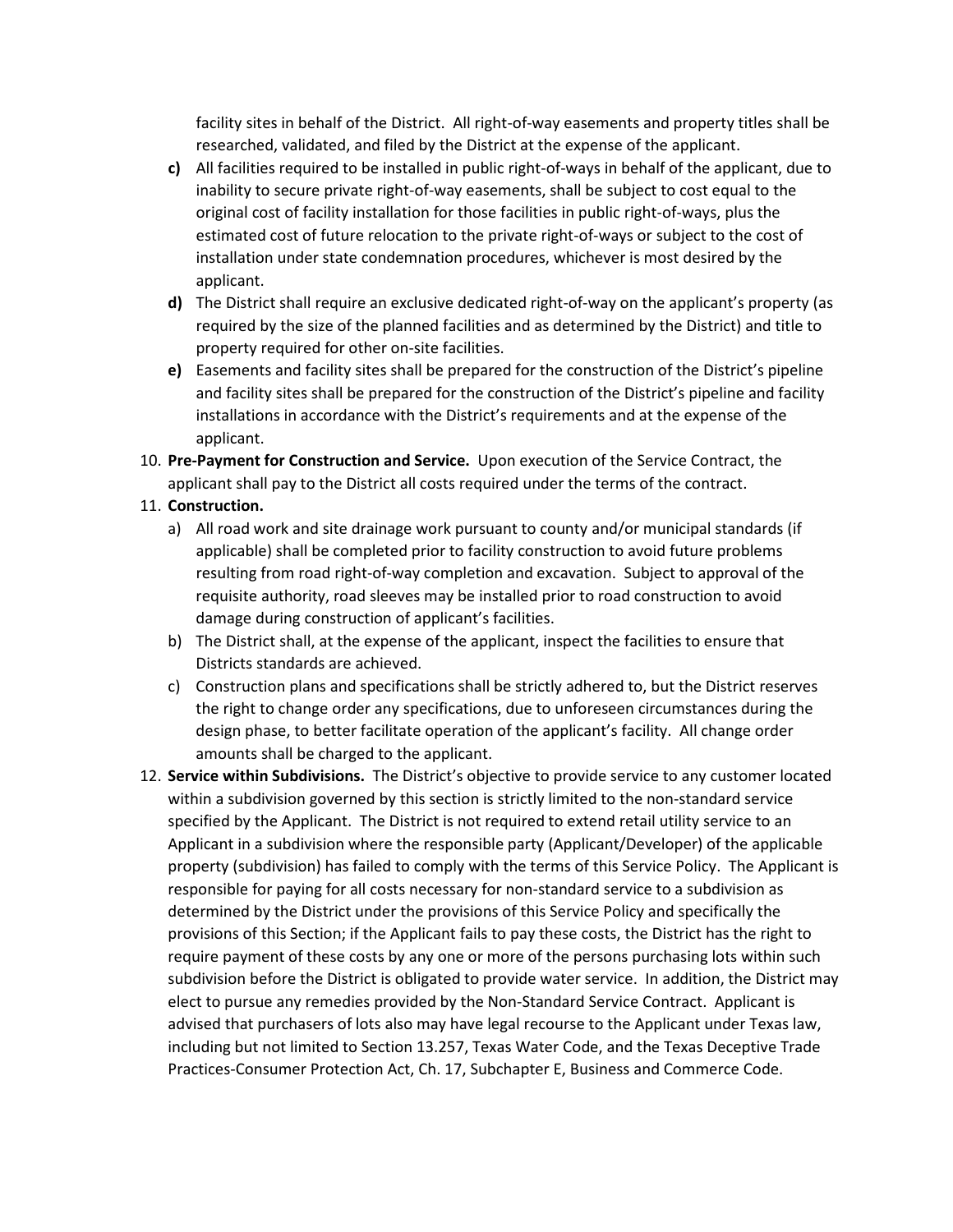- 13. **Subdivision Involving 50 Acres or Larger.** The applicant developer must provide all information otherwise required under this section and must ensure that the District has been provided complete information sufficient to determine whether the level and manner of service requested by the applicant developer can be provided within the time frame specified by the applicant developer and to determine what capital improvements, including expansion of capacity of the District's production, and distribution facilities properly and directly allocable to the requested level and manner of service will be needed. At a minimum, the applicant developer must provide the following:
	- **a)** Map and description of the area to be served complying with requirements of 30 Texas Administration Code Section (291.105 a. 2, A-G).
	- **b)** Time frame for the initiation of service and service to each phase.
	- **c)** Level of service (quantity and quality) for each phase including a map showing each phase.
	- **d)** The projected land uses that support the requested level of service for each phase.
	- **e)** Copies of all required approves, reports and studies done by or for the applicant developer for this property.
	- **f)** Proposed improvements to be constructed by the applicant developer including time line for the construction of these improvements.
	- **g)** A map or plat of the subdivision depicting each phase signed and sealed by a licensed surveyor or registered professional engineer.
	- **h)** Projected water demands of the subdivision when fully built out and the projected schedule of build-out.
	- **i)** Any additional requested information by the District necessary to determine the capacity and the cost for providing the requested service.
	- **j)** The applicant developer must advise the District that he/she may request expedited decertification from TCEQ.
- 14. **Fire Hydrant Installation Request.** All requests for fire hydrant service must be provided in writing by a Walnut Creek SUD customer. Fire Hydrants will only be installed by Walnut Creek SUD. All costs for materials and labor will be paid in advance by customer. Upon completion of installation, Fire Hydrant will become the property of Walnut Creek SUD. This policy will be reviewed and updated as required. Walnut Creek SUD reserves the right to reject any and all requests for Fire Hydrant service.
- **15. Portable Meter Request.** All requests for the use of portable meters that attach to fire hydrants for "quick fill" needs shall be by written application. Portable meters are issued for the temporary use primarily during construction projects. These meters are not intended for use as an alternate source for water service to a single location on a continuous or regular basis as would be appropriately served according to the provisions of standard service. Approved applicants will furnish a deposit for the use of a portable meter if needed. The portable meter issued will remain the property of Walnut Creek SUD. Upon return, any damage to the equipment will be grounds for retaining a reasonable portion of the deposit to cover the cost of repair.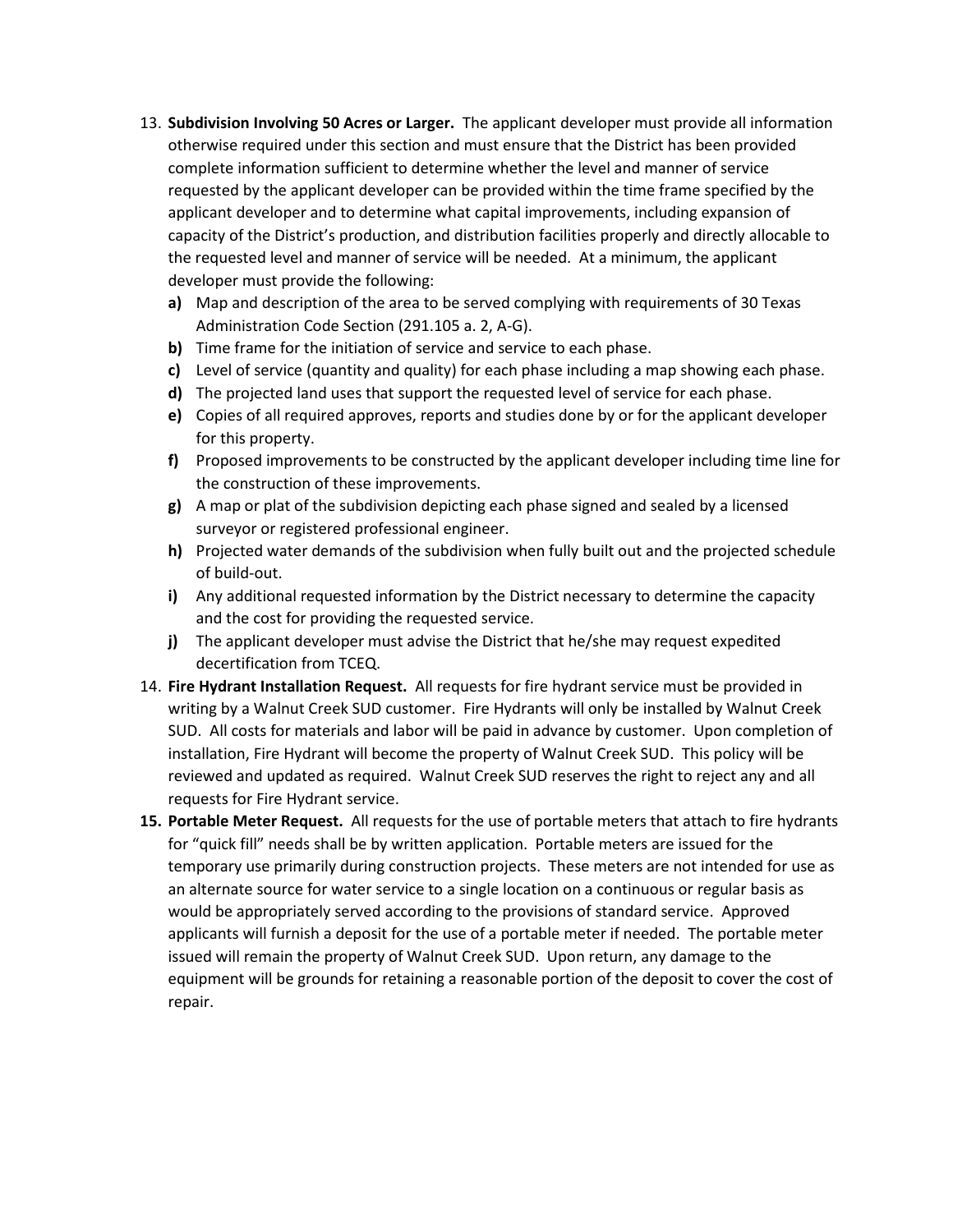# **SECTION G. RATES AND SERVICE FEES**

# UNLESS SPECIFICALLY DEFINED IN THIS SERVICE POLICY, ALL FEES, RATES, AND CHARGES AS STATED SHALL BE NON-REFUNDABLE.

- 1) *Classes of Users –* All users of the District's water services shall be classified as either standard or non-standard service, as further defined in Section E and Section F of this Service Policy. Either class of users may be further classified into sub-classes according to the meter size by which service is provided.
- 2) *Service Investigation fee.* The District shall conduct a customer service investigation for each service application submitted to the District. An initial determination shall be made by the District, without charge, as to whether the service request is Standard or Non-Standard. An investigation shall then be conducted and the results reported under the following terms:
	- a) All Standard Service requests shall be investigated without charge and all applicable costs for providing service shall be quoted in writing to the Applicant within ten (10) business days of application.
	- b) All Non-Standard Service requests shall be subject to a fee, appropriate to each project, of sufficient amount to cover all administrative, legal, and engineering fees required by the District to:
		- 1. Provide cost estimates of the project,
		- 2. Develop detailed plans and specifications as per final plat,
		- 3. Advertise and accept bids for the project,
		- 4. Execute a Non-Standard Service Contract with the Applicant, and
		- 5. Provide other services as required by the District for such investigation.
- 3) *Deposit.*
	- a) At the time the application for service is approved, and Applicant for standard service shall pay an account Deposit which will be held by the District, without interest, until settlement of the Customer's final bill. The Deposit will be used to offset final billing charges of the account. In the event that **FIVE DOLLARS (\$5.00)** or more of the Deposit remains after the final billing is settled, the balance will be paid to the customer within 45 days, provided the District is given a suitable address. All requests for refunds shall be made in writing and should be filed within 90 days of termination. In the event that an outstanding balance exists after the Deposit is applied, the District shall attempt to collect the outstanding balance by any lawful means available.
		- 1. The Deposit for water service is:
			- i) \$135.00 permanent residential.
			- ii) \$150.00 Landlord/tenant, commercial, other
		- 2. The deposit for oversized water service will be quoted at time of application.
- 4) *Installation Fee (Tap Fee).* The District shall charge an installation fee for service as follows: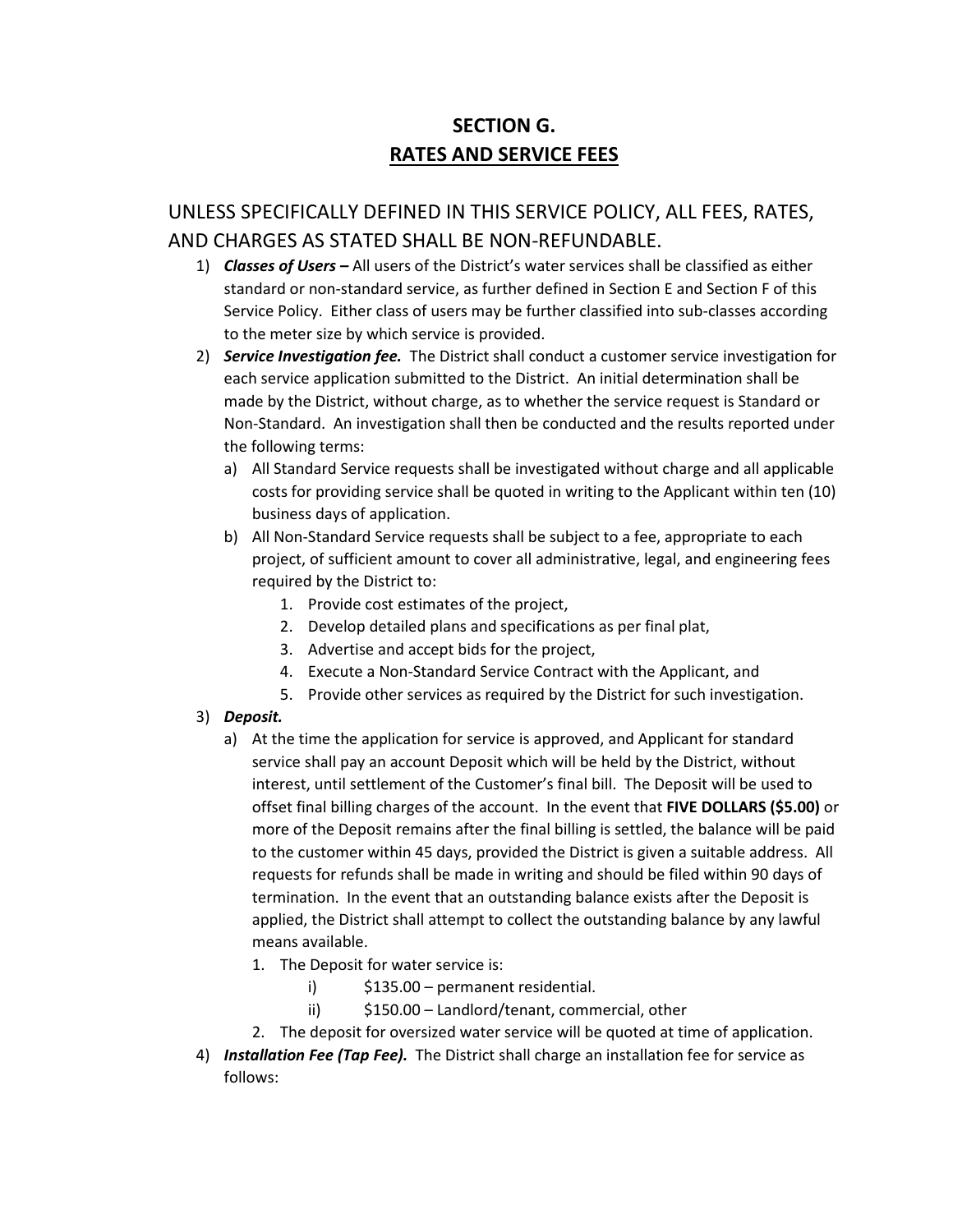a) **Standard Service** shall include all current labor, material, engineering, legal, customer service inspection, and administrative costs necessary to provide individual metered water. Service shall be charged on a per tap basis as follows:

| <b>Meter Size</b>         | <b>Meter Installation (Tap) Fee</b> |  |  |
|---------------------------|-------------------------------------|--|--|
| $5/8''$ x $\frac{3}{4}''$ | \$1,885.00                          |  |  |
| 1"                        | \$2,275.00                          |  |  |
| $1\frac{1}{2}$            | \$2,800.00                          |  |  |

- b) **Non-Standard Service** shall include any and all construction labor and materials, inspection, administration, legal, and engineering fees as determined by the District under the rules of Section F of this Service Policy.
- c) **Standard and Non-Standard Service Installations** shall include all costs of any pipeline relocations as per Section E. 2. (d) (vii) of this Service Policy or other system improvements.
- d) **Fire Hydrant or Construction Service:** Deposit is \$925.00 and a \$50.00 nonrefundable fee for set-up and removal of meter. The fee for service is \$250.00 base rate and \$10.25 per thousand gallons.

#### 5) *Monthly Charges.*

#### a) **Service Availability Charge**

Water Service – The monthly charge for water service begins upon installation of service connection, which may or may not include allowable gallonage, is based on demand by meter size. Each charge is assessed based on the number of 5/8"x 34" meter (as per AWWA maximum continuous flow specifications – see Miscellaneous) equivalent to the size indicated and is used as a base multiplier for the Service Availability Charge and any allowable gallonage. Rates and equivalents are as follows:

| <b>Monthly Rate</b> |
|---------------------|
| \$35.70             |
| \$51.95             |
| \$85.65             |
|                     |

b) **Gallon Charge –** In addition to the Service Availability Charge, a gallonage charge shall be added at the following rates during any one (1) billing period.

Water - \$6.11 per thousand gallons 2,001 – 10,000 gallons

Water - \$6.95 per thousand gallons 10,001 – 20,000 gallons

Water - \$7.90 per thousand gallons All usage over 20,001 gallons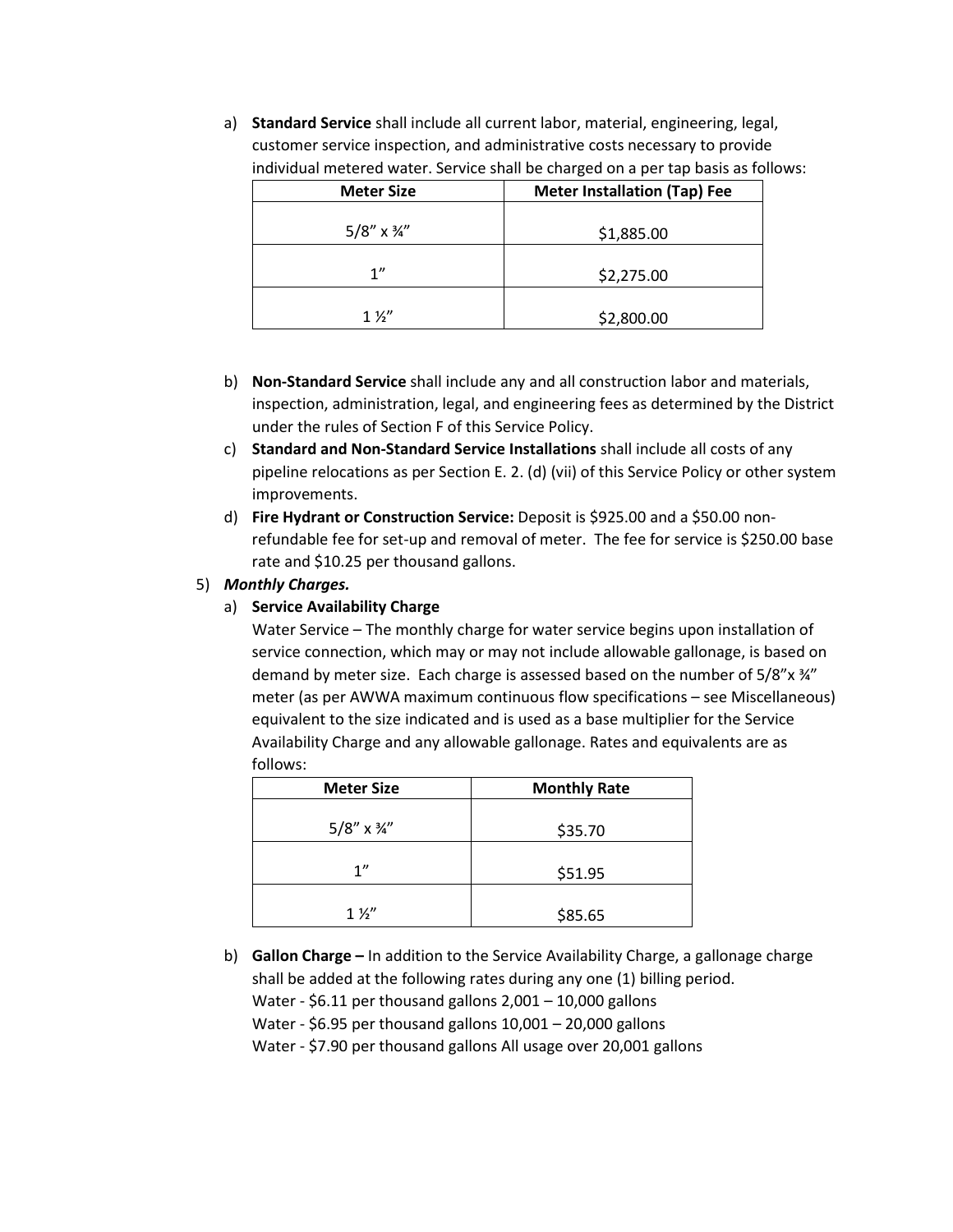The District shall, as required by Section 5.235, Water Code, collect from each of its retail customers a regulatory assessment equal to one-half of one percent of the charge for retail water service. This charge shall be collected in addition to other charges for utility service. This fee is collected on all charges pertaining to Section G. 5. Monthly Charges of this Service Policy.

- 6) **Later Payment Fee.** Once per billing period, a penalty of \$9.00, on any balance over \$10.00 shall be applied to delinquent bills after 4:00 p.m. on last day of billing period.
- 7) **Returned Check Fee.** In the event a check, draft, or any other similar instrument is given by a person, firm, District, or partnership to the District for payment of services provided for in this Service Policy, and the instrument is returned by the bank or other similar instrument as insufficient or non-negotiable for any reason, the account for which the instrument was issued shall be assessed a return check charge of \$32.00
- 8) **Customer Service Fee.** All new customers who do not have an active account with the District will be charged a one (1) time non-refundable Customer Service fee of \$200.00. (TAC 49.212)
- 9) **Service Trip Fee.** The District shall charge a trip fee of \$45.00, after hours fee of \$150.00 for any service call or trip to the Customer's tap as a result of a request by the Customer or resident; unless the service call is in response to damage of the District's or another Customer's facilities, or for the purpose of disconnecting or collecting payment for services.
- **10) Fee for Unauthorized Actions.** If the District's facilities or equipment have been damaged by tampering, by-passing, installing unauthorized taps, reconnecting service without authority, or other service diversion, a fee shall be charged equal to the actual costs for all labor, material, equipment necessary for repair or replacement of the District's facilities and shall be paid before service is re-established. All components of this fee will be itemized, and a statement shall be provided to the Customer. If the District's facilities incur losses or damages, the Customer shall be liable for all labor and material charges incurred as a result of said acts or negligence. The minimum fee will be \$150.00. NOTE: Payment of this fee will not prelude the District from requesting appropriate criminal prosecution.
- **11) Meter Test Fee.** The District shall test a Customer's meter upon written request of the Customer. Under the terms of Section E of this Service Policy, the actual cost of this test shall be imposed on the affected account.
- **12) Regulatory Assessment.** A fee of 0.5% of the amount billed for water service will be assessed each customer; as required under Texas law and TCEQ regulations.
- **13) Additional Assessments.** In the event any federal, state, or local government imposes on the District a "per meter" fee or an assessment based on a percent of water use or charges, this fee or assessment will be billed and collected as a "pass though" charge to the customer.
- **14) Other Fees.** The actual and reasonable costs for any services outside the normal scope of utility operations that the District may be compelled to provide at the request of a Customer shall be charged to the Customer.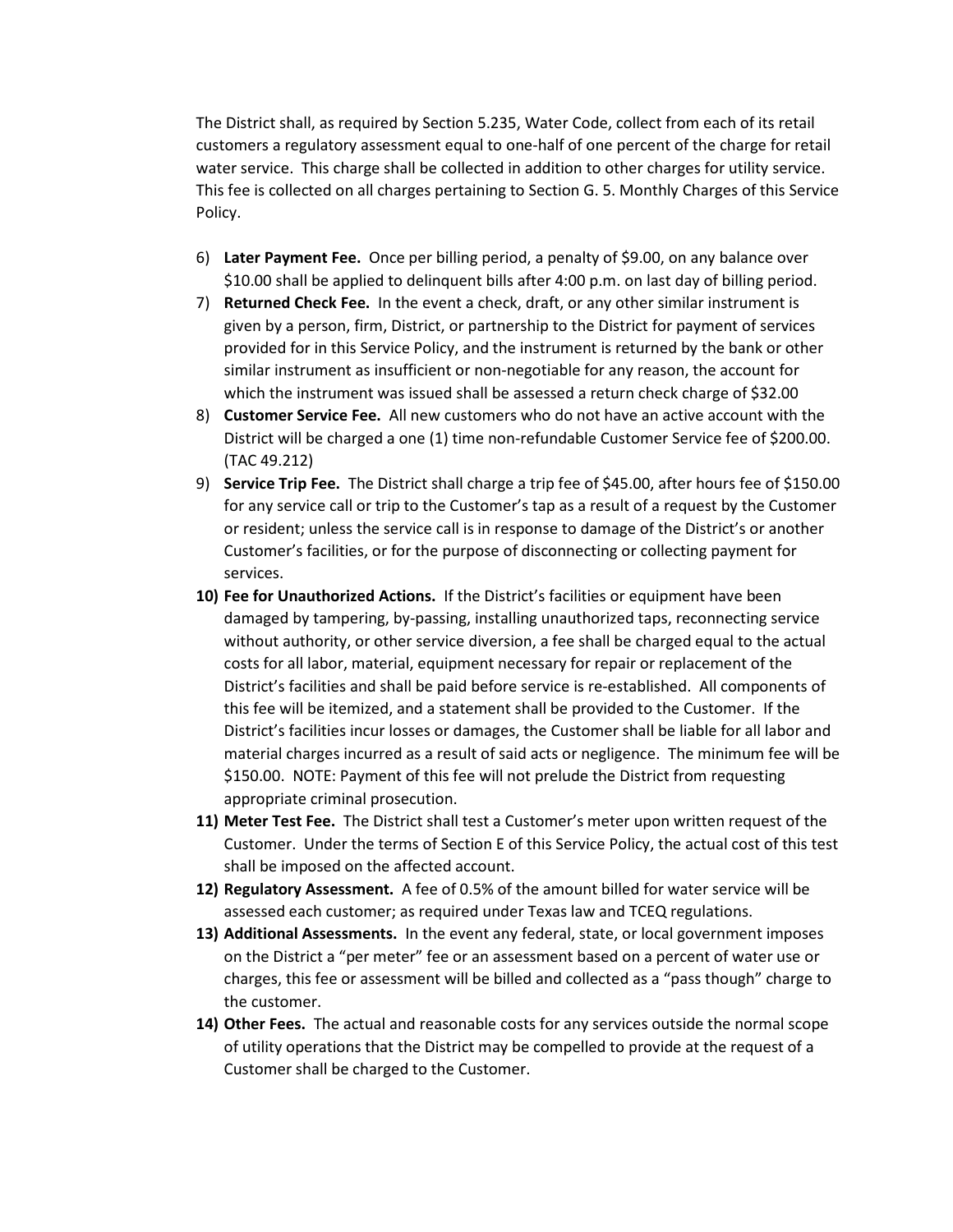## **NON-STANDARD SERVICE APPLICATION**

| DATE: ___________________                                                                   |                                |                                                                                |
|---------------------------------------------------------------------------------------------|--------------------------------|--------------------------------------------------------------------------------|
|                                                                                             |                                |                                                                                |
| Maximum Number of Lots: __________________                                                  |                                |                                                                                |
|                                                                                             |                                |                                                                                |
|                                                                                             |                                |                                                                                |
|                                                                                             |                                |                                                                                |
|                                                                                             |                                |                                                                                |
|                                                                                             |                                |                                                                                |
|                                                                                             |                                |                                                                                |
|                                                                                             |                                |                                                                                |
|                                                                                             |                                |                                                                                |
|                                                                                             |                                |                                                                                |
|                                                                                             |                                |                                                                                |
|                                                                                             |                                |                                                                                |
|                                                                                             |                                |                                                                                |
|                                                                                             |                                |                                                                                |
| Describe all intended land uses in the Development: (Attach additional sheets if necessary) |                                |                                                                                |
|                                                                                             |                                | _____ Residential Subdivision ______ Apartments _______ Manufactured Home Park |
| RV Park                                                                                     | _____ Commercial _______ Other |                                                                                |
|                                                                                             |                                |                                                                                |
|                                                                                             |                                |                                                                                |
|                                                                                             |                                |                                                                                |
|                                                                                             |                                |                                                                                |
|                                                                                             |                                |                                                                                |
|                                                                                             |                                |                                                                                |